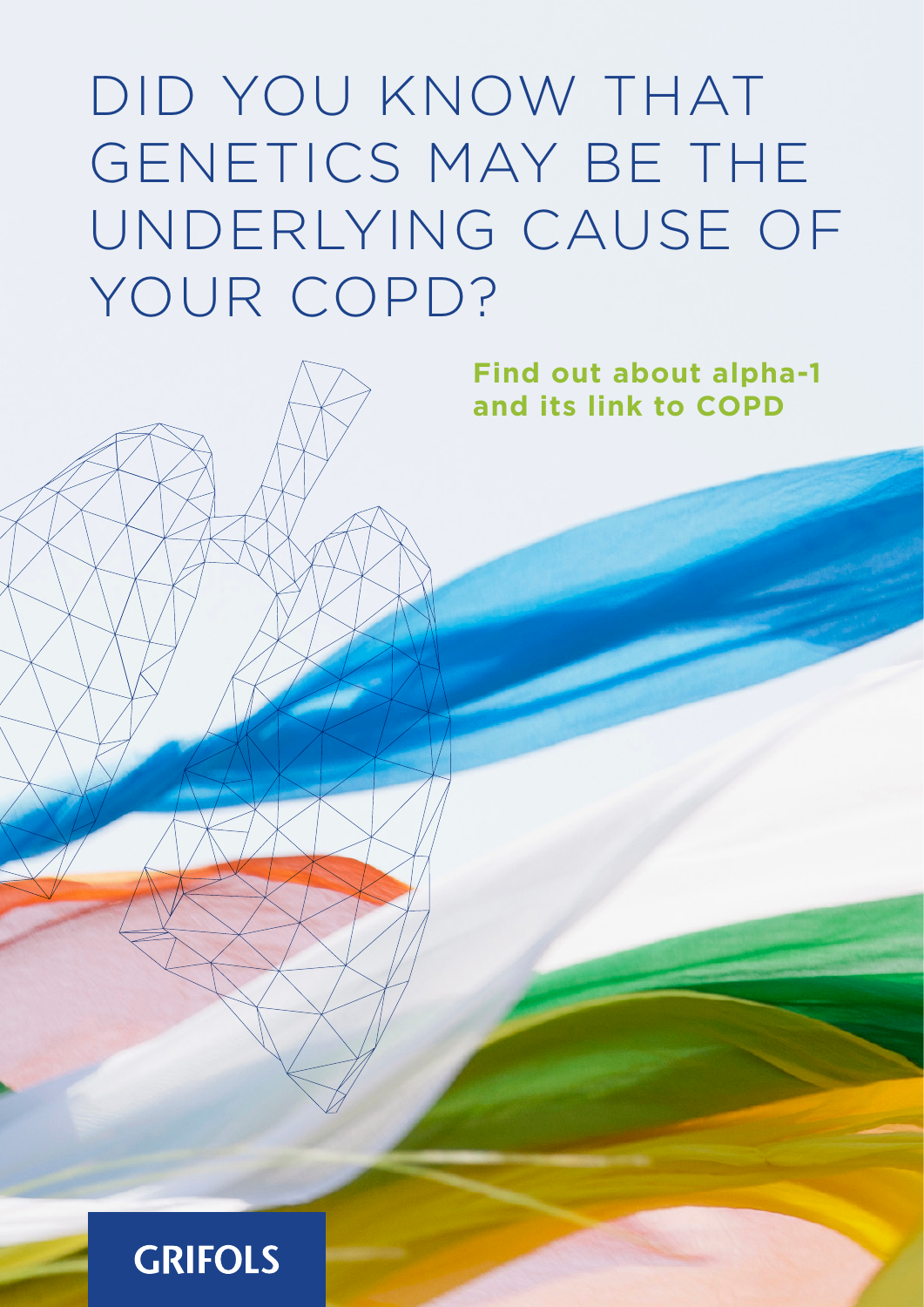**Alpha-1 is the major known genetic risk factor for COPD, which means that having alpha-1 makes you more likely to develop COPD. Alpha-1 is often called "genetic COPD" because it can be passed down through families.**

You may be aware that COPD can be caused by external factors or lifestyle choices, such as smoking. But did you know that, in some cases, the cause is genetic? If your COPD is caused by a genetic factor, you have a condition called alpha-1.

you know is probably living with **chronic obstructive pulmonary disease (COPD)**. COPD defines a group of lung problems that obstruct chronic bronchitis, bronchiectasis, and chronic asthma in adults.

Lung problems caused by **alpha-1** are similar to common lung diseases and are **frequently diagnosed as COPD**.

**Alpha-1 antitrypsin** deficiency, also known as **AATD** or **alpha-1**, is a hereditary condition. Alpha-1 occurs when there is a severe lack of a protein in the blood called **alpha. antitrypsin** (AAT), which is mainly produced by the liver. When you have alpha-1, your body either produces no AAT or creates it with the wrong shape.

The main role of AAT is to protect the lungs from inflammation caused by infection and inhaled irritants. When our lungs are exposed to an irritant or even an infection, it can damage the lungs. So, our body sends out something called neutrophil elastase, which is an enzyme that destroys the irritants.

#### COULD GENETICS BE THE SOURCE OF YOUR COPD?

MM

#### WHAT IS ALPHA-1 AND HOW DOES IT AFFECT THE LUNGS?

#### The problem is that neutrophil elastase, if left unchecked, can also destroy healthy lung tissue. That's where AAT comes in. AAT blocks the neutrophil elastase in order to protect the lungs.

#### If you have alpha-1 there is no or not enough AAT reaching your lungs to stop the neutrophil elastase. This means that healthy lung tissue slowly becomes compromised over time.

Alpha-1 is a disease that people are born with, but as the symptoms develop slowly it is often only identified once it has caused problems to their lungs and/or liver.

**Many people can live their whole lives without realising that they have the disease.**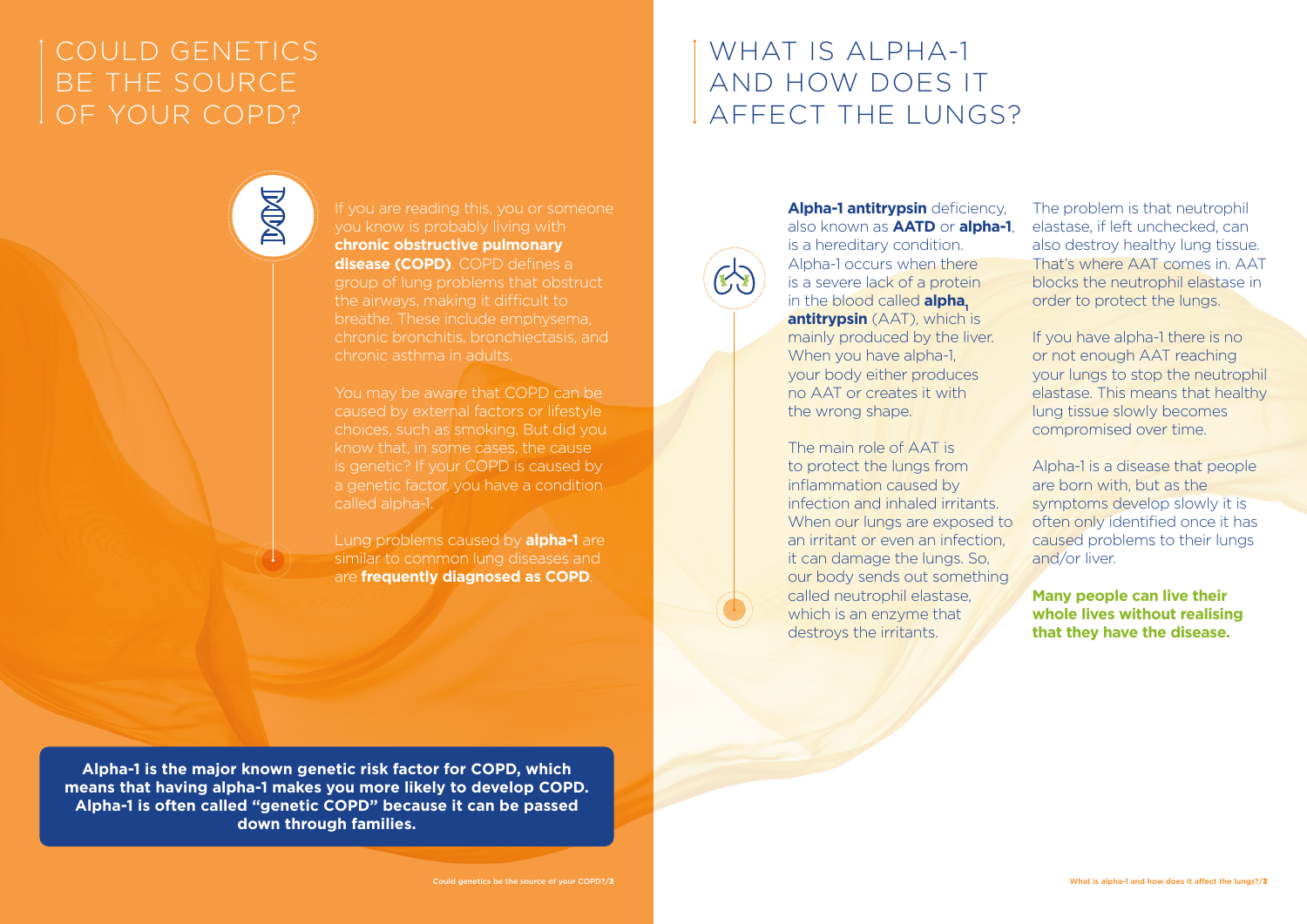How might you develop alpha-1?/4 Example of how alpha-1 is inherited/5



#### HOW MIGHT YOU DEVELOP ALPHA-1?

PARTS

EXAMPLE OF HOW ALPHA-1 IS INHERITED

> **If you have alpha-1, then it is possible that someone else in your family has it as well.**

 **Bear in mind that you can only see the physical symptoms of alpha-1 once damage has already occurred to your liver and/or lungs. It's important to have a diagnosis as early as possible!**



| <b>ALLELE</b><br><b>COMBINATION</b> | <b>PATIENT</b><br><b>DESCRIPTION</b> | <b>ALPHA-1</b><br><b>LEVELS</b>    | <b>RISK OF LUNG AND/</b><br><b>OR LIVER DISEASE</b>                                                                                                                                   |
|-------------------------------------|--------------------------------------|------------------------------------|---------------------------------------------------------------------------------------------------------------------------------------------------------------------------------------|
| <b>MM</b>                           | Normal                               | Normal<br>levels                   |                                                                                                                                                                                       |
| MS                                  | Carrier                              | Normal to<br>low levels            | Most studies do not show an<br>increased risk of disease. It is unclear<br>whether there is a risk of getting<br>disease symptoms, but you are<br>carrying an abnormal AAT gene.      |
| МZ                                  | Carrier                              | Moderately<br>low to low<br>levels | <b>Mild to moderate AAT Deficiency</b><br>- may get disease symptoms and<br>you are carrying an abnormal AAT<br>gene.                                                                 |
| SS                                  | Alpha-1                              | Moderately<br>low to low<br>levels | Most studies do not show an<br>increased risk of disease. It is<br>unclear whether there is a risk of<br>getting disease symptoms, but<br>you are carrying two abnormal<br>AAT genes. |
| SZ                                  | Alpha-1                              | Low levels                         | <b>Severe deficiency</b> — could get<br>the disease and you are carrying<br>two abnormal AAT genes.                                                                                   |
| ΖZ                                  | Alpha-1                              | Very low<br>levels                 | <b>Severe deficiency</b> - could get<br>the disease and you are carrying<br>two abnormal AAT genes.                                                                                   |

Alpha-1 is a genetic disease. This means if one or both of your parents have a copy of the gene responsible for AATD, you may be at risk for developing the disease; or you may be carrying the defective copy and could potentially pass it on to your own children. Your level of risk depends on the combination of copies of the gene, also known as **alleles**, that you carry.

The **normal** AAT protein is made from the **M allele**. The most common defective alleles are the **S and Z**. Anybody who has one normal and one variant AAT allele, such as MZ, are called carriers.

**There are many different possible genetic variant combinations, but the most frequent are:**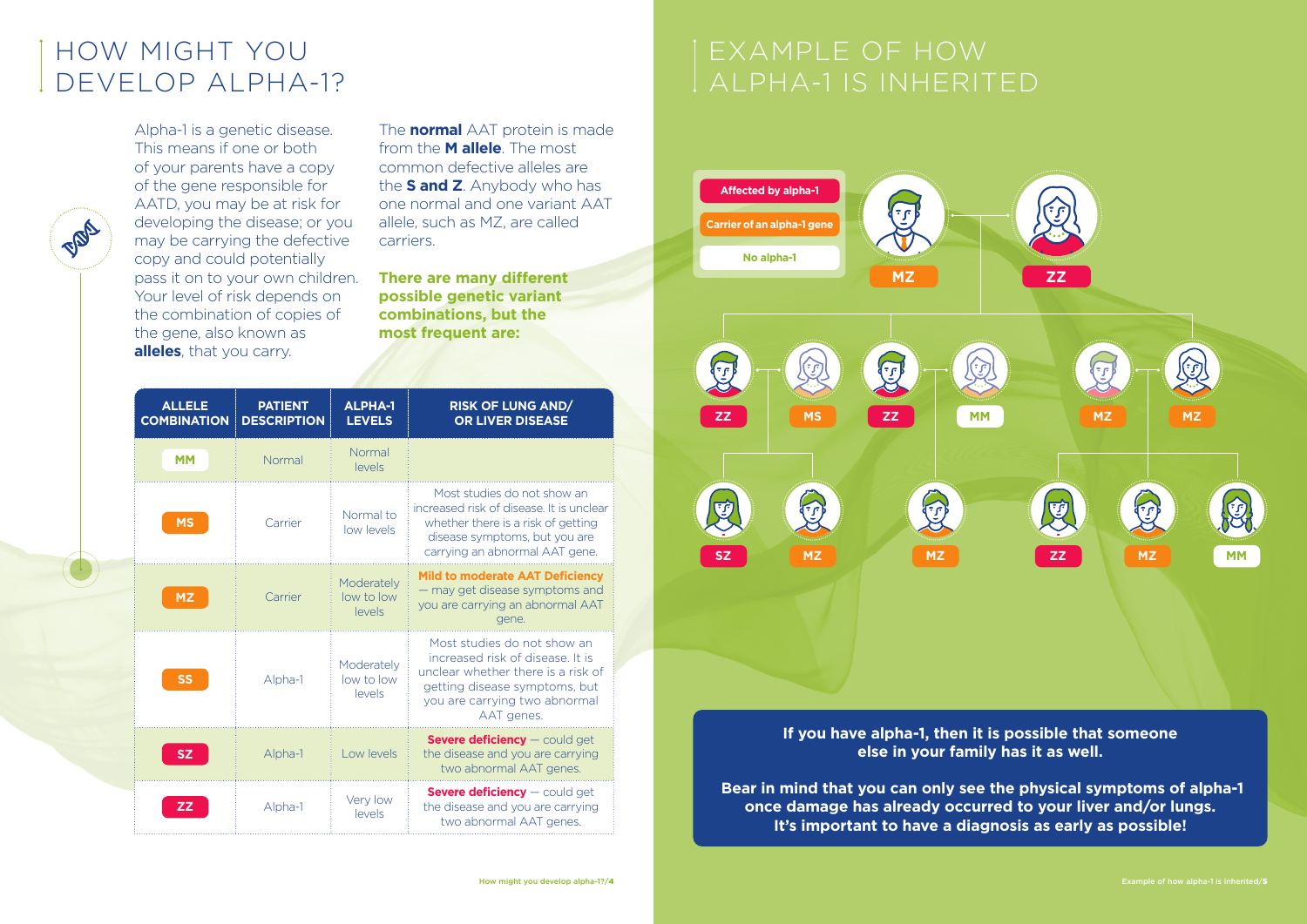$\mathcal{P}$  Unexplained liver disease

#### HOW MIGHT YOU BENEFIT FROM ALPHA-1 TESTING?

E

 $\overline{\mathbb{D}}$ 

## HOW DOES THE TESTING WORK?

If you are diagnosed with alpha-1, it means that your doctor now knows the main cause of your disease and can look to manage it appropriately:

Getting tested for alpha-1 is a straightforward process and is recommended for everyone who has COPD to help your doctor in identifying the source of your condition.

- There are **lifestyle** changes you can make that may help prevent further complications
- You might also be eligible for **treatment** to slow the progression of the disease.

**Liver disease with a family history** of liver disease

(%) Panniculitis, a skin disease

And if the test is negative, your doctor will rule out alpha-1 as a possible cause of your COPD and will be able to focus on other possible causes.

## WHO SHOULD BE TESTED?



If you have alpha-1 or carry a defective copy of the gene, your **immediate relatives** (your children, parents, brothers and sisters) are at risk of having the S or Z genes. Other relatives who have lung or liver disease are also considered at greater risk. It is therefore important that they are also tested for AATD.

In addition to patients with COPD (emphysema and/or chronic bronchitis), testing is **also advised** for anyone with the following **medical conditions**:





Testing for alpha-1 is fairly simple, quick and highly accurate. The diagnosis of alpha-1 is usually determined by laboratory tests. Your doctor will require only a small blood sample in order to know how much AAT protein you have in your blood and which AAT genes you have.

**Genetic testing can also be done through a mouth swab test. Your doctor will help you decide which test is more convenient for you.**

Remember: early detection helps to slow down disease progression. **Speak with your doctor to find out more about testing for alpha-1.**